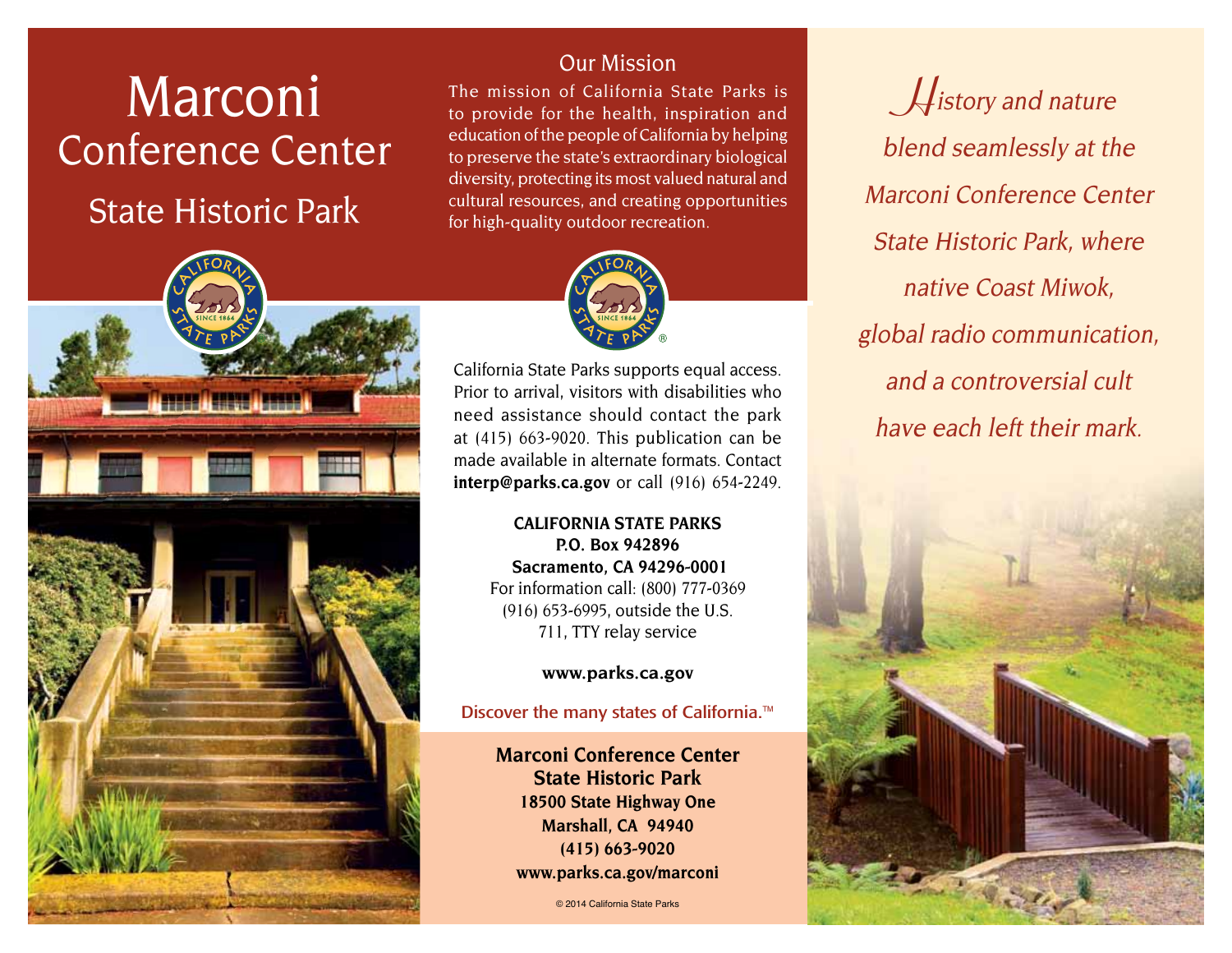## **his bayside retreat in northern Marin County has a rich and controversial history. T**

Originally occupied by Coast Miwok people, the site was then chosen as part of a history-making global communication chain. Seven of Marconi Conference Center State Historic Park's 62 acres have been designated a historic district, listed on the National Register of Historic Places. The site later became world headquarters to a renowned cult, best known for its tough-love drug rehabilitation and an attempted murder. Today, it is a popular conference center and meeting place.

The park enjoys a Mediterranean climate: pleasant springtimes and autumns followed by cool, wet winters. Low-lying fog and offshore breezes from the northwest moderate the summer heat.

## **PARK HISTORy**

#### **Coast Miwok**

The indigenous Coast Miwok lived in the area of Tomales Bay for thousands of years before Europeans arrived. When English explorer



Francis Drake landed on the Marin peninsula in 1579, the chaplain of his Golden Hind galleon noted the friendliness of the native people in his diary.

The Miwok's second European encounter came in 1595. Captain Sebastian Cermeño's Manila galleon, the San Agustin, sank in what is now called Drake's Bay with a cargo of Ming Dynasty porcelain. The wreckage is thought to be buried beneath the bay. The local Coast Miwok retrieved and used pieces of the Ming porcelain for tools and ornaments; shards of it wash up on the beach to this day.

A Coast Miwok tribal village stood about two miles south of today's town of Marshall, near the conference center. The village was called etkako'lum in the Miwok dialect of the Penutian language family. Historians estimate more than 3,000 Coast Miwok lived in Marin and Sonoma villages.

#### **Euroamerican Incursion**

In 1817, Franciscan missionaries claimed the Marin peninsula and built Mission San

> Rafael, converting native people to their religion and using them as a labor force. Most Coast Miwok people died from contagious diseases that spread quickly in the missions' close living conditions.

> After the missions were secularized (released from religious influence) in 1834, Mexican Governor José Figueroa

promised to the surviving Miwok an 80,000 acre land grant at Nicasio — from Tomales Bay to today's San Geronimo. Meant as reparation for the loss of their tribal lands, this property was never formally deeded to the Miwok people.

After years of delay, General Mariano Vallejo granted this land to five Miwok members on October 14, 1844. The next day, Vallejo's nephew, former California governor Juan Bautista Alvarado, "bought" the land grant from these Miwok owners. The Miwok signed a deed in return for Vallejo's promise to pay them \$1,000. The Miwok never received their money, nor did they know that two months before, then-Governor Manuel Micheltorena had legally granted most of this promised land to two other people.

Rocky, steep, undesirable land at Graton in Sonoma County was eventually given to the Miwok, but some surviving tribe members chose to labor for others at Nicasio. Others lived in nearby houses built on pilings over Tomales Bay, selling harvested shellfish to make ends meet.

Coast Miwok and some Southern Pomo formed the Federated Coast Miwok in 1992. This blended tribe's federal recognition was officially restored as the Federated Indians of Graton Rancheria in 2000. Today's members, all descended from the original tribes, honor the homeland of their ancestors and work to revive the Miwok language and customs for future generations.

Courtesy of The Bancroft Librar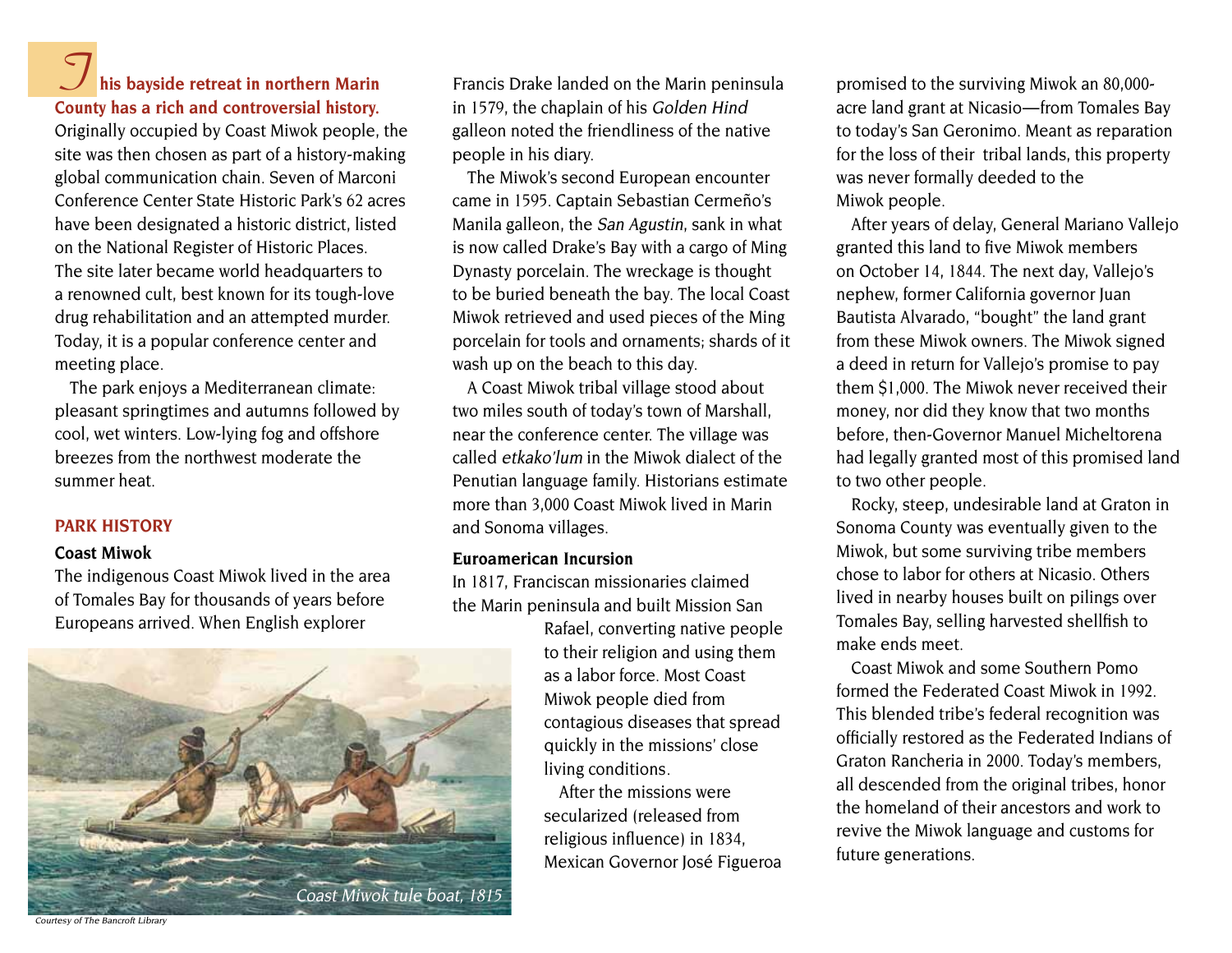## GuGlielmo marconi (1874 - 1937)

In 1896, at age 22, Guglielmo Marconi received the first radio patent on his wireless system, using electromagnetic waves to transmit telegraphic messages. Building upon prior discoveries by Heinrich Hertz, Nikola Tesla, Thomas Edison and others, this young Italian demonstrated that coded signal telegraphy could be conducted without wires running from transmitter to receiver.

Marconi's youthful experiments began at his childhood home in Bologna, Italy. He expanded upon Hertz's and Tesla's apparatuses, transmitting radio signals (called Hertz waves at the time) at increasing lengths. Marconi persisted until he had significantly raised radio signal-transmission distances. Propounded in 1897, Marconi's Law held that the maximum signal distance between sending and receiving antennas of equal height is proportional to the square of the antennas' height, using a constant minimum value of current (i.e., Height = Constant x  $\sqrt{Distance}$ ). Unlike the radio-wave pioneers who preceded Marconi, he put their theories into practice with regular commercial operation, ultimately achieving his goal of transoceanic communication.

Proving that the earth's curvature would not interfere, he was able to transmit the first transatlantic radio signals for a distance of

2,100 miles from Cornwall, England, to St. John's, Newfoundland, in 1901. Marconi shared the 1909 Nobel Prize for Physics with Karl Ferdinand Braun "in recognition for their contributions to the development of wireless telegraphy."

Despite his important individual contributions that built on the work of others, Guglielmo Marconi and his companies were sued for patent-infringement several times throughout his career. The Court of Claims invalidated Marconi's wireless patents in 1935; on appeal, the U.S. Supreme Court overturned them in 1943, long after his death in 1937. The court's decision singled out the work of Nikola Tesla, whose wireless communication patent was granted in 1900.

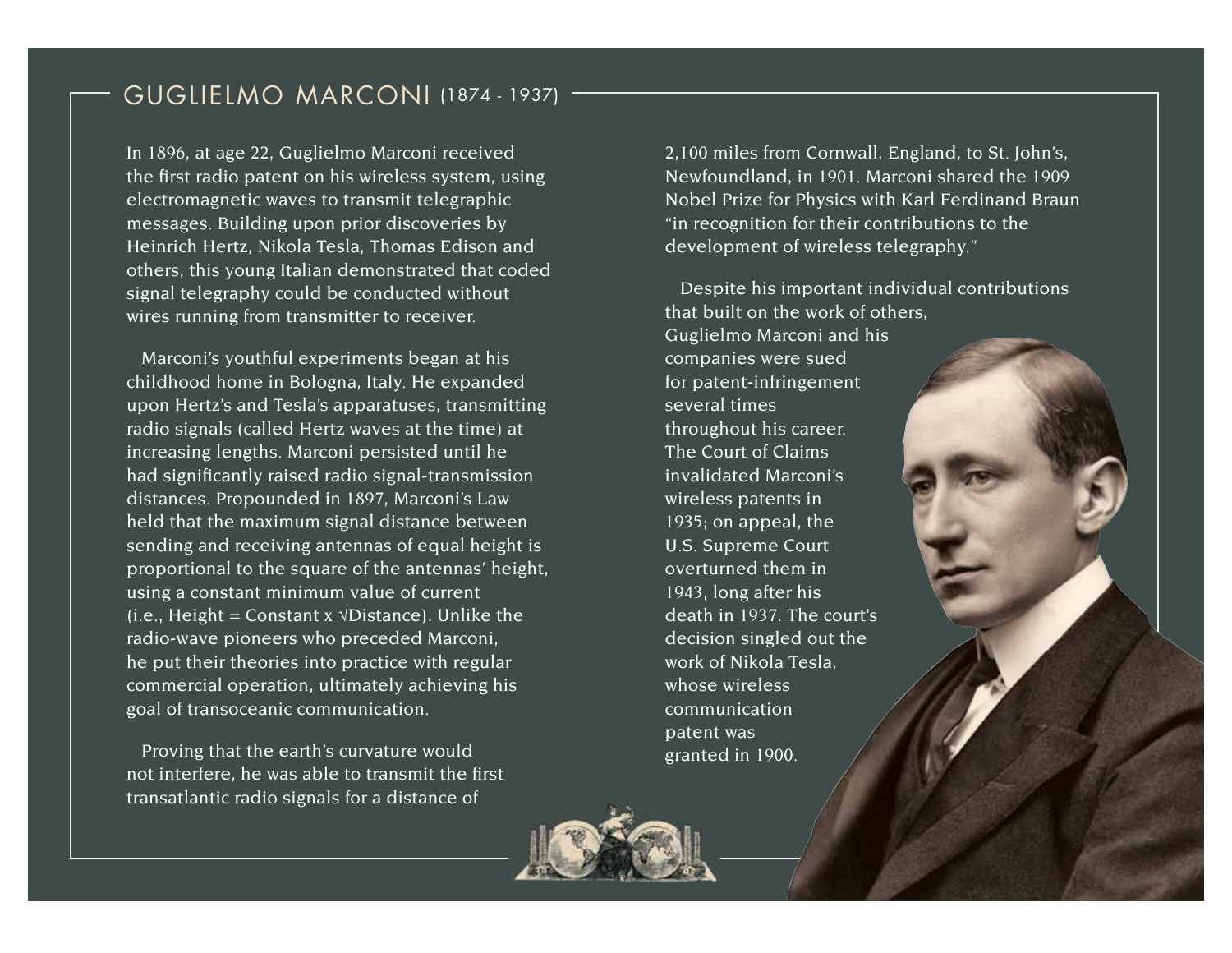## **MESSAgES AROuNd THE WORLd**

Long-wave wireless radio required two "duplex" sending and receiving stations to be built miles apart because the long-wave wireless static noise of 300-kilowatt transmission interfered with clear reception. The Marconi Wireless Company moved Station KPH, a high-powered wireless transmitting station, from San Francisco's Palace Hotel to land near Bolinas. In 1912, the company purchased 1,114 acres near Marshall from dairy farmer E.G. Maggetti for the signal-receiving station site. The two sites joined four other U.S. duplex receiving and transmitting stations — located in Massachusetts, New York, New Jersey, and the island of Oahu in the Hawaiian Territory. Together, the stations created the first dependable communication link between ships at sea, the Continental United States, Hawaii and Japan.

The company hired J.G. White, a New York engineering company, to design and construct the five historic structures at the Marshall receiving station in 1913 and 1914. The original complex had a luxurious 35-room residence for staff and families, two cottages for the chief engineer and the assistant, an operations building, and a powerhouse for electric transformers and batteries. The three-story residence (now closed), the one-story Pinecrest and Bayview cottages, and the powerhouse overlook Tomales Bay from their knoll. The operations building — built far from the other original buildings — housed wireless receiving

and printout equipment and offices. On the ridges above receiving Station KPH, seven 270-foot steel towers set in concrete supported a mile of single wire acting as a radio antenna.





Marconi realized his dream of a "wireless girdle 'round the earth" with his radiotelegraph system. Radio telegraphy gained credibility after the 1912 rescue of more than 700 RMS Titanic passengers.

The Great War (World War I) broke out in Europe in 1914, and control of similar duplex wireless stations in Ireland, Wales and Russia was seized by their respective countries' governments. As the only company capable of transatlantic radio and telegraph communications, Marconi Wireless Company's wireless stations in the United States were all confiscated by the U.S. Navy in 1917. After the war, keeping such equipment in American hands became a priority. Because Marconi Wireless Telegraph Company of America was owned by a British parent company, U.S. naval officials urged General Electric Company (GE) to acquire the American Marconi Company's transatlantic assets.

In 1919, GE formed the Radio Corporation of America (RCA); that corporation's bylaws specified that all of RCA's directors and officers must be U.S. citizens. RCA then merged with American Marconi, so the duplex stations at Marshall and Bolinas became RCA property.

RCA sold all but these 62.4 acres at Marshall in 1922. A new short-wave receiving station was built at Point Reyes in 1929, yet Station KPH continued to operate here at Tomales until the start of World War II. RCA sold the remaining acreage in 1947; eventually, the Marshall site was sold for \$175,000 to the Synanon Foundation in 1964.

Marconi with early wireless equipment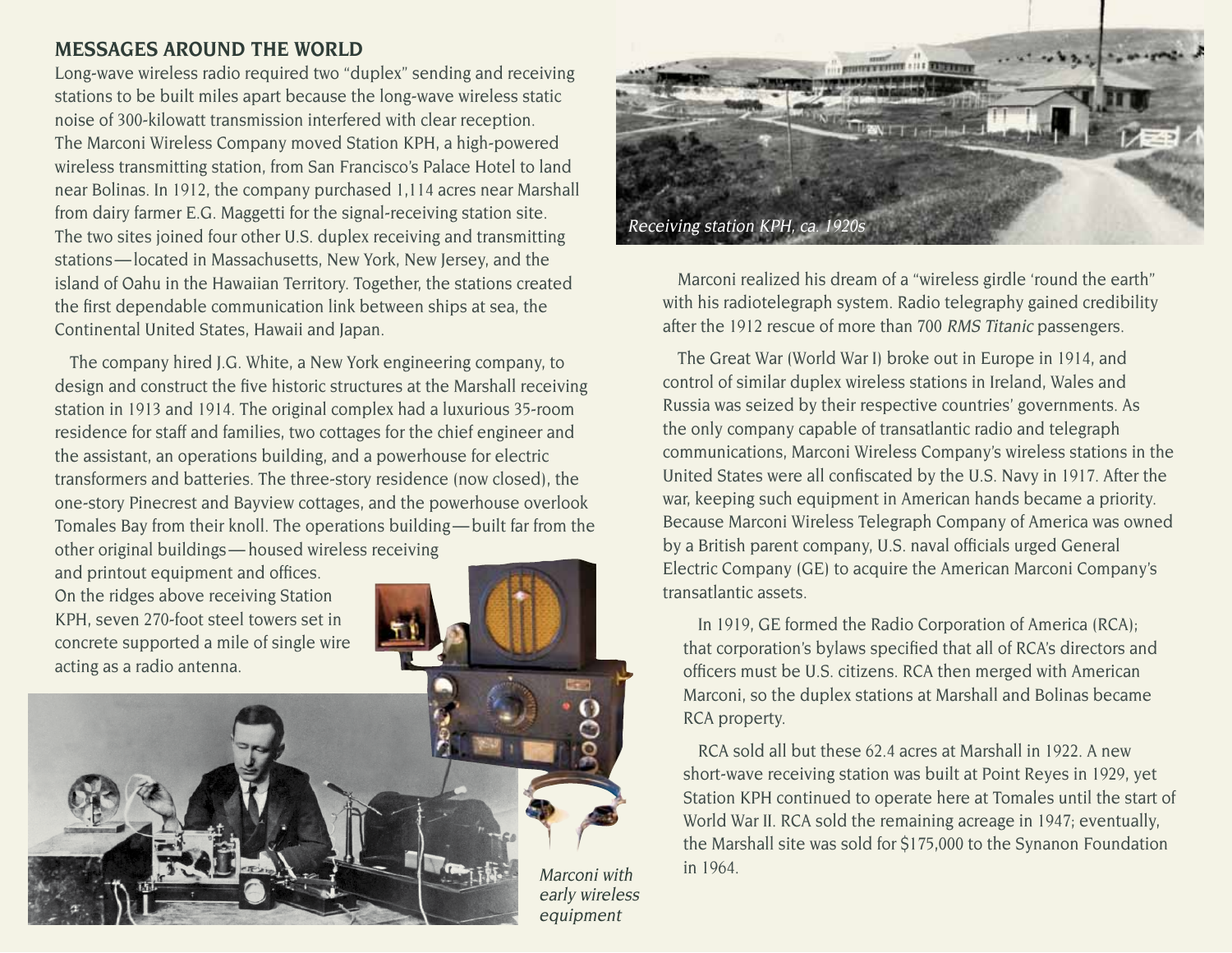## **CONTROvERSy**

The Marshall site became the world headquarters for Synanon, which had originated in Southern California as a rehabilitation program for drug addicts in 1958. The term Synanon was accidentally coined by an addict mispronouncing the words "seminar" and "symposium." The name stuck.

Synanon's founder, reformed alcoholic Charles Dederich, had been living on unemployment checks when he developed a following of self-proclaimed "dope fiends," who were not welcome in alcohol-recovery programs. At first, Dederich took addicts who were trying to get clean into his Santa Monica apartment, scrounging food from grocery stores to feed them.

As Dederich's following grew, donations poured in; the group started purchasing property throughout the U.S. Working residents signed their paychecks over to the "nonprofit" group. Synanon Industries was launched, operating businesses from gas stations to repair shops to promotional item sales — earning about \$10 million annually at Synanon's zenith.

Synanon's initial publicity promised addicts a lifelong cure from drug dependence after completing a two-year residential program. The core of their rehabilitation process was the "Synanon Game," a fiercely confrontational group therapy that developed after Dederich had ridiculed a gathering of his loyal followers. In the Game, about a dozen members humiliated and picked on one

another in turn, with brutal honesty and selfrevelation as the Game's sole reward.

Synanon's public meetings generated more publicity. Attendees came from all social classes and professions — including a brigade of lawyers — who donated time, goods and funds to Synanon. Many were not addicts, merely "squares" (non-Synanon members) and celebrities curious about the communal lifestyle and the Synanon Game.

An estimated 6,000 to 10,000 people passed through Synanon's program. After most of its residency graduates returned to substance abuse, Synanon declared itself an "alternative lifestyle community" in 1968, admitting to cult status and requiring devotees to remain with Synanon for life. Dederich had members shave their heads; he chose their partners and even dictated their reproductive rights.

Between 1964 and 1980, Synanon members constructed the residences, warehouse, a geodesic dome, medical clinic, gym, firehouse, airstrip and dump at the Marshall site. When authorities tried to enforce ignored building-permit and taxation laws, Synanon amended its incorporation status to become tax-exempt as the Church of Synanon. At its 1975 peak, the Church claimed 1,700 members worldwide.

A local Marin newspaper, The Point Reyes Light, started a 1978 investigative series focusing on children who had run away from Synanon. A Marin County grand jury probe found that Synanon had transformed from a narcotics-treatment program to a "materialistic autocracy."

Other media outlets began their own investigations, so Dederich responded by bringing lawsuits. The legal



Synanon-era top-floor door

discovery process led to Synanon's downfall after prosecutors found Dederich's taped recordings ordering brutal beatings and an attempted murder.

On October 10, 1978, two members removed the warning rattles from a 4.5-foot rattlesnake and placed it in an opposing attorney's mailbox. Paramedics saved the bitten man's life, but Dederich (found drunk in Arizona) and two accomplices were all convicted of conspiracy to commit murder. In 1978 the court ordered Dederich to abdicate his role as Synanon's head.

The Point Reyes Light won a 1979 Pulitzer Prize for its role in exposing Synanon. The Church of Synanon collapsed and disbanded; Synanon properties were either sold or seized by the government. Some former members opened their own "tough-love" rehab programs.

A Bay Area philanthropic organization, the San Francisco Foundation, bought the Marshall property in 1980; four years later, they deeded it to the California State Parks Foundation. The Foundation transferred the land to the State in 1989, for use as a retreat and conference center.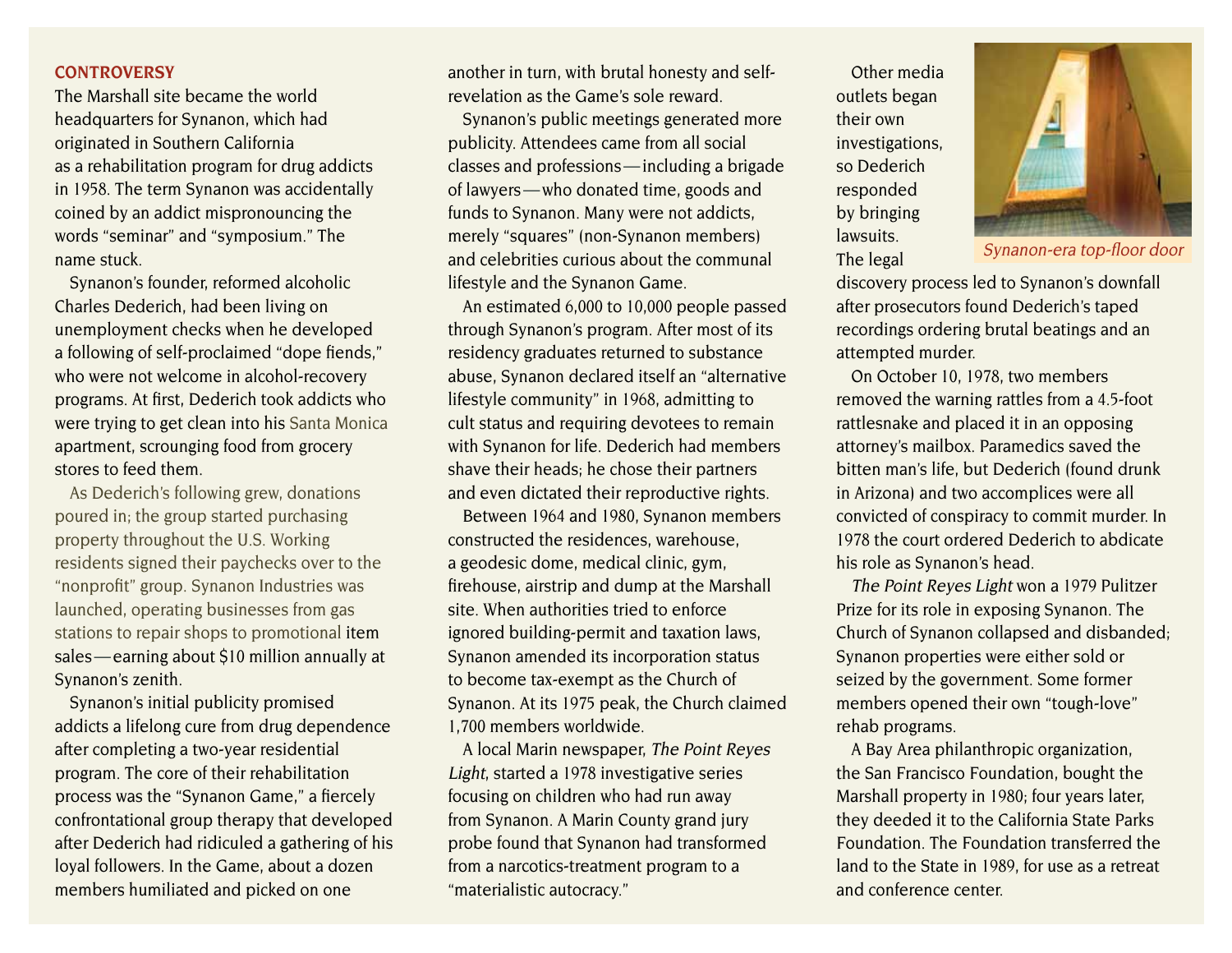## **NATuRAL HISTORy**

## Geology

The Marconi Conference Center lies on the north end of Bolinas ridge along the Marin Peninsula, adjoining Tomales Bay. Some time after the Pleistocene glacial epoch, the bay was formed by rising sea waters along the active San Andreas fault line, which runs through Tomales Bay to Bolinas. The soils here are decomposed bedrock: serpentine, shale, chert and sandstone.

#### **Plants**

The area's native coastal terrace prairies were grazed grassland when the Marconi Company bought the land — ideal for erecting towers to receive long radio waves.

Today's vegetation communities are closedcone pine forest, eucalyptus, coastal scrub and annual grassland. The older Monterey pine trees were most likely planted after Marconi Company construction; the eucalyptus and younger pines were planted in the Synanon era.

Native plants include stands of California bay and northern coyote brush scrub with California sagebrush, bush monkeyflower, poison oak, coffeeberry and toyon.

## **Wildlife**

Birders may see house finches, mourning doves, wrentits, ravens, California quail, Brewer's blackbirds and western



Conference center lobby



bluebirds. Red-tailed hawks circle above the ridge; nocturnal strollers may spot a great horned owl out hunting. Migratory waterfowl and shorebirds include great blue herons and great egrets along Tomales Bay. The California clapper rail, a federally endangered species, has been seen along the bay's eastern shore.

Common local animals include the blacktailed jackrabbit, brush rabbit, mule deer, California vole, pocket gopher, gray fox and western fence lizard.

## **CONFERENCE CENTER**

The idyllic hillside grounds make an ideal site for retreats and conferences. View details of lodging, meeting and event spaces, and meals on the park website at **[www.parks.ca.gov/marconi;](http://www.parks.ca.gov/marconi)** make conference or meeting arrangements by calling (415) 663-9020. Paved and unpaved hiking trails wend through the tranquil setting. Please stay on marked trails and be alert for ticks or poison oak.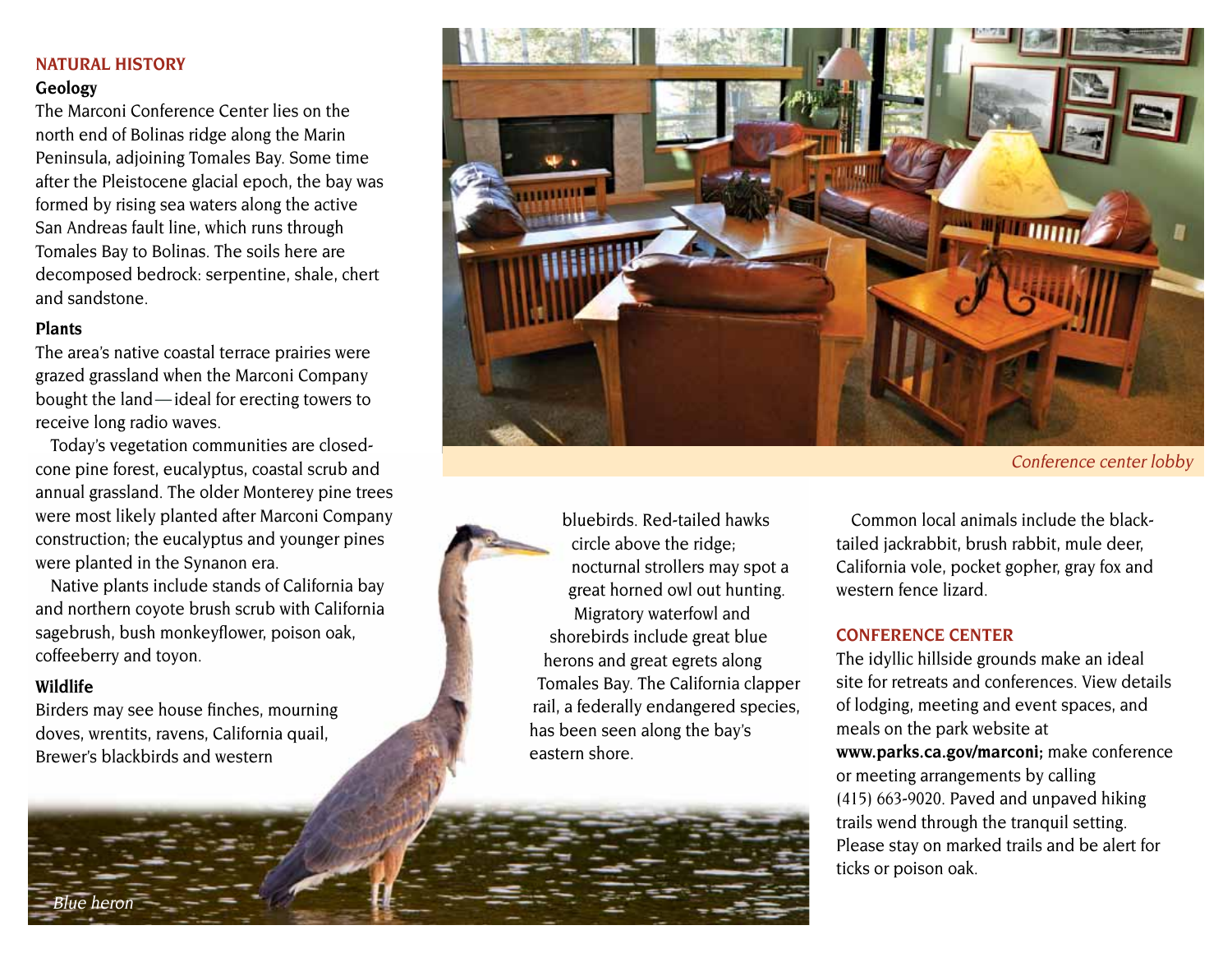## **EvENTS**

In late April of each year, Guglielmo Marconi's April 25 birthday is commemorated at historic Marconi wireless sites around the world. Volunteers from amateur radio station K6KPH, the Maritime Radio Historical Society, celebrate International Marconi Day at both the sending site in Bolinas and the receiving station here at Marshall in the original station manager's cottage, McCargo Hall. Vintage transmitting and receiving equipment is used and displayed. For Marconi Day details, please visit **www.radiomarine.org**.

## **ACCESSIBLE FEATuRES**

The park sits on a steep hillside that may challenge some wheelchair users. Some guest rooms, parking, restrooms and the conference

halls are accessible, as is the dining hall. Discuss your needs when calling Marconi Conference Center for reservations at (415) 663-9020.

## **PLEASE REMEMBER**

- All natural and cultural features are protected by law and may not be disturbed or removed.
- All animals must be leashed. Except for service animals, no pets are allowed inside the buildings or on grounds overnight. Dogs on leash are allowed on trails during the daytime. Please pick up after your dog.
- Observe fire safety precautions. Smoking, cooking, and burning candles or incense are not allowed in guest rooms.
- Open fires, barbecues and group picnics are not allowed on park grounds.
- The park has no access to Tomales Bay.

## **NEARBy STATE PARKS**

- Tomales Bay State Park 1208 Pierce Point Road Inverness 94937 (415) 669-1140
- Samuel P. Taylor State Park 8889 Sir Francis Drake Blvd. Lagunitas 94938 (415) 488-9897
- Mount Tamalpais State Park 801 Panoramic Highway Mill Valley 94941 (415) 388-3653 (415) 388-2070